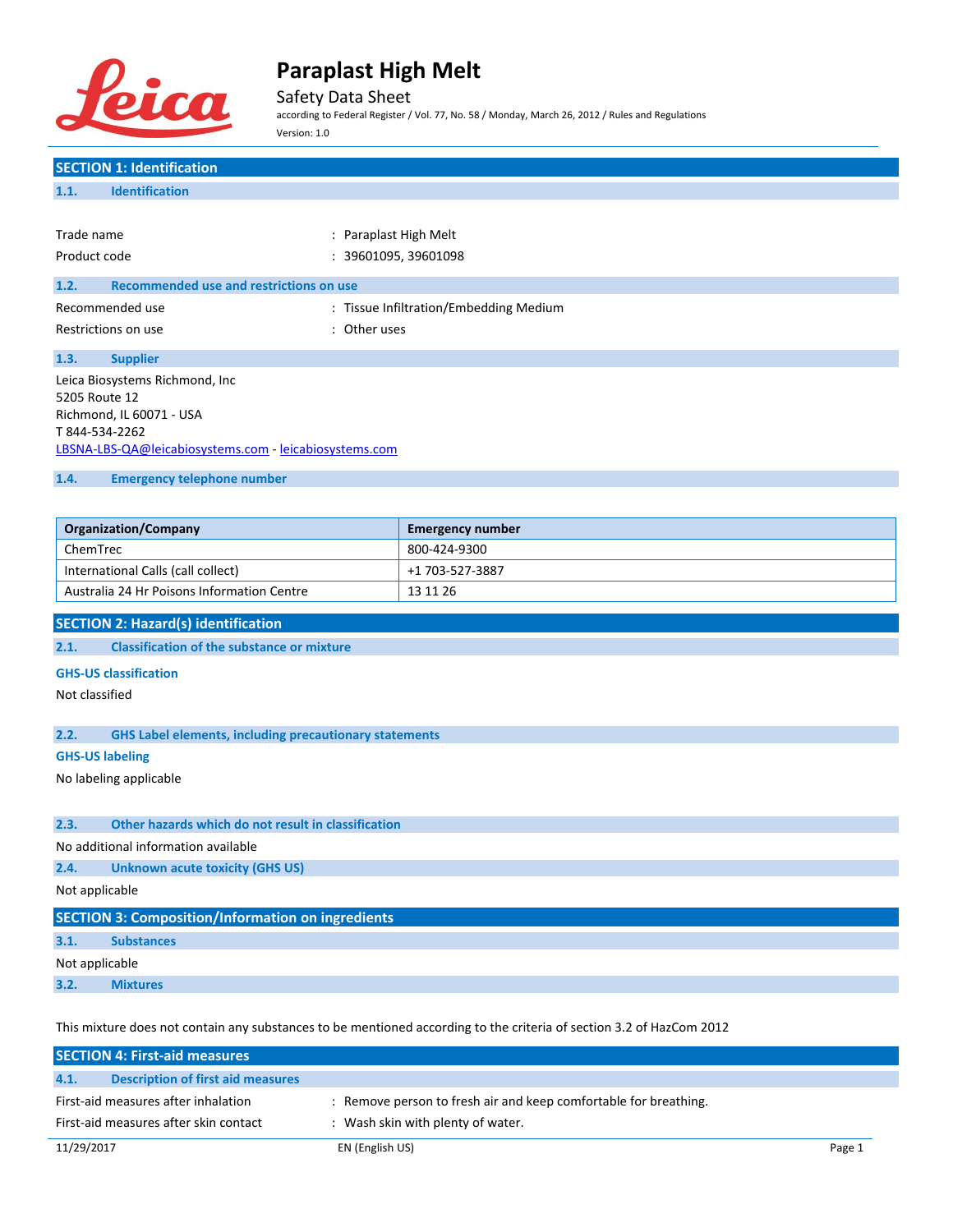## Safety Data Sheet

| according to Federal Register / Vol. 77, No. 58 / Monday, March 26, 2012 / Rules and Regulations |                                                                                                                                                                |  |
|--------------------------------------------------------------------------------------------------|----------------------------------------------------------------------------------------------------------------------------------------------------------------|--|
| First-aid measures after eye contact                                                             | : Rinse eyes with water as a precaution.                                                                                                                       |  |
| First-aid measures after ingestion                                                               | : Call a poison center/doctor/physician if you feel unwell.                                                                                                    |  |
| 4.2.<br>Most important symptoms and effects (acute and delayed)                                  |                                                                                                                                                                |  |
| No additional information available                                                              |                                                                                                                                                                |  |
| 4.3.<br>Immediate medical attention and special treatment, if necessary                          |                                                                                                                                                                |  |
| Treat symptomatically.                                                                           |                                                                                                                                                                |  |
| <b>SECTION 5: Fire-fighting measures</b>                                                         |                                                                                                                                                                |  |
| 5.1.<br>Suitable (and unsuitable) extinguishing media                                            |                                                                                                                                                                |  |
| Suitable extinguishing media                                                                     | : Water spray. Dry powder. Foam.                                                                                                                               |  |
| 5.2.<br>Specific hazards arising from the chemical                                               |                                                                                                                                                                |  |
| Reactivity                                                                                       | : The product is non-reactive under normal conditions of use, storage and transport.                                                                           |  |
| Special protective equipment and precautions for fire-fighters<br>5.3.                           |                                                                                                                                                                |  |
| Protection during firefighting                                                                   | : Do not attempt to take action without suitable protective equipment. Self-contained<br>breathing apparatus. Complete protective clothing.                    |  |
| <b>SECTION 6: Accidental release measures</b>                                                    |                                                                                                                                                                |  |
| 6.1.                                                                                             | Personal precautions, protective equipment and emergency procedures                                                                                            |  |
| 6.1.1.<br>For non-emergency personnel                                                            |                                                                                                                                                                |  |
| <b>Emergency procedures</b>                                                                      | : Ventilate spillage area.                                                                                                                                     |  |
| 6.1.2.<br>For emergency responders                                                               |                                                                                                                                                                |  |
| Protective equipment                                                                             | : Do not attempt to take action without suitable protective equipment. For further<br>information refer to section 8: "Exposure controls/personal protection". |  |
| 6.2.<br><b>Environmental precautions</b>                                                         |                                                                                                                                                                |  |
| Avoid release to the environment.                                                                |                                                                                                                                                                |  |
| 6.3.<br>Methods and material for containment and cleaning up                                     |                                                                                                                                                                |  |
| Methods for cleaning up                                                                          | : Mechanically recover the product.                                                                                                                            |  |
| Other information                                                                                | : Dispose of materials or solid residues at an authorized site.                                                                                                |  |
| <b>Reference to other sections</b><br>6.4.                                                       |                                                                                                                                                                |  |
| For further information refer to section 13.                                                     |                                                                                                                                                                |  |
| <b>SECTION 7: Handling and storage</b>                                                           |                                                                                                                                                                |  |
| <b>Precautions for safe handling</b><br>7.1.                                                     |                                                                                                                                                                |  |
| Precautions for safe handling                                                                    | : Ensure good ventilation of the work station. Wear personal protective equipment.                                                                             |  |
| Hygiene measures                                                                                 | : Do not eat, drink or smoke when using this product. Always wash hands after handling the<br>product.                                                         |  |
| Conditions for safe storage, including any incompatibilities<br>7.2.                             |                                                                                                                                                                |  |
| Storage conditions                                                                               | : Store in a well-ventilated place. Keep cool.                                                                                                                 |  |
| <b>SECTION 8: Exposure controls/personal protection</b>                                          |                                                                                                                                                                |  |
| 8.1.<br><b>Control parameters</b>                                                                |                                                                                                                                                                |  |

No additional information available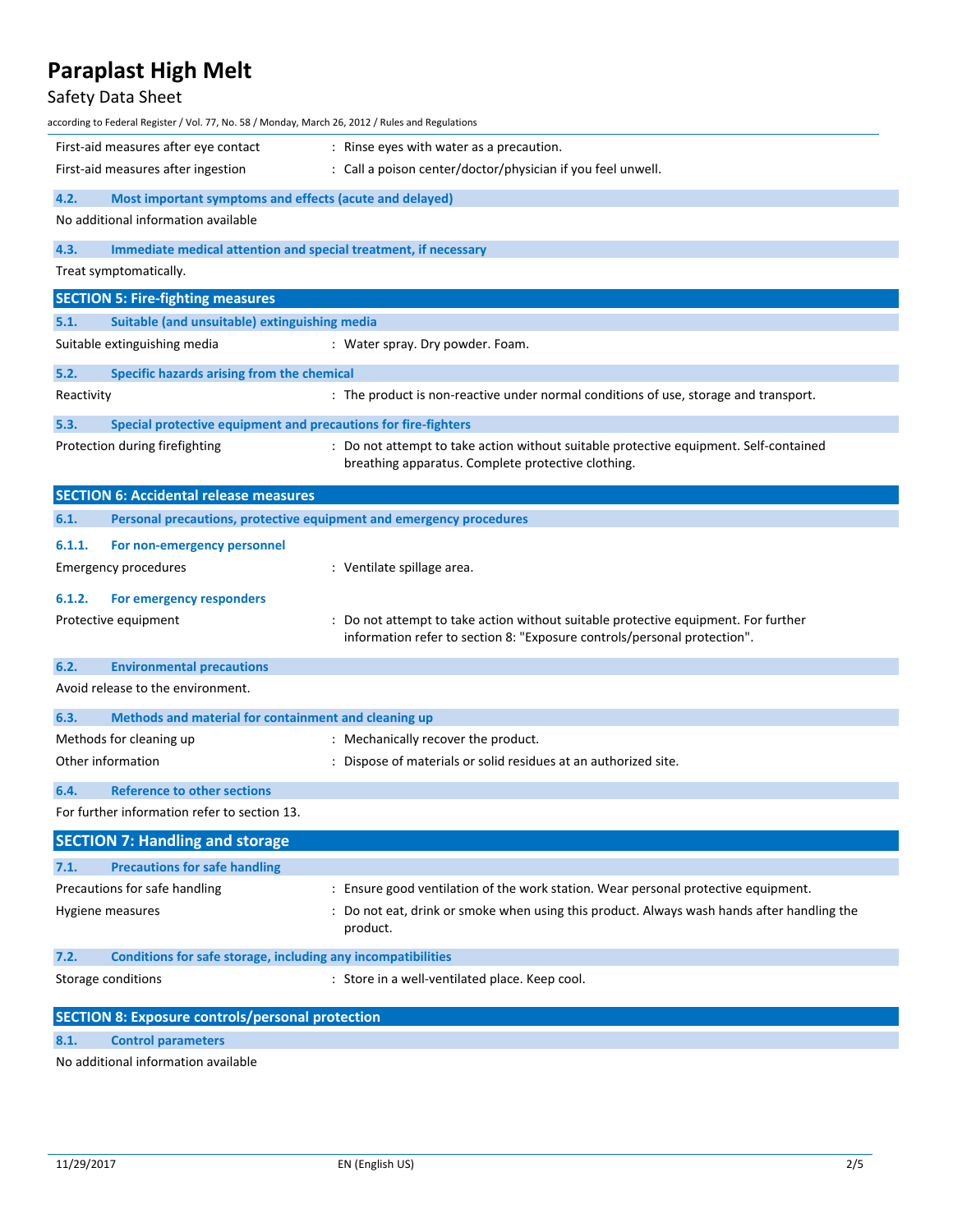### Safety Data Sheet

according to Federal Register / Vol. 77, No. 58 / Monday, March 26, 2012 / Rules and Regulations

| 8.2. | Appropriate engineering controls |                                              |
|------|----------------------------------|----------------------------------------------|
|      | Appropriate engineering controls | Ensure good ventilation of the work station. |
|      | Environmental exposure controls  | : Avoid release to the environment.          |

**8.3. Individual protection measures/Personal protective equipment**

#### **Hand protection:**

Protective gloves

### **Eye protection:**

Safety glasses

### **Skin and body protection:**

Wear suitable protective clothing

### **Respiratory protection:**

In case of insufficient ventilation, wear suitable respiratory equipment

| <b>SECTION 9: Physical and chemical properties</b>            |                     |
|---------------------------------------------------------------|---------------------|
| Information on basic physical and chemical properties<br>9.1. |                     |
| Physical state                                                | : Solid             |
| Color                                                         | : white             |
| Odor                                                          | : paraffin odor     |
| Odor threshold                                                | : No data available |
| pH                                                            | : No data available |
| Melting point                                                 | : $\geq$ 132 °F     |
| Freezing point                                                | : Not applicable    |
| <b>Boiling point</b>                                          | : No data available |
| Flash point                                                   | : Not applicable    |
| Relative evaporation rate (butyl acetate=1)                   | : No data available |
| Flammability (solid, gas)                                     | : Non flammable.    |
| Vapor pressure                                                | : No data available |
| Relative vapor density at 20 °C                               | : No data available |
| Relative density                                              | : Not applicable    |
| Specific gravity / density                                    | : $\geq 0.8$        |
| Solubility                                                    | : No data available |
| Log Pow                                                       | : No data available |
| Auto-ignition temperature                                     | : Not applicable    |
| Decomposition temperature                                     | : No data available |
| Viscosity, kinematic                                          | : Not applicable    |
| Viscosity, dynamic                                            | : No data available |
| <b>Explosion limits</b>                                       | : Not applicable    |
| <b>Explosive properties</b>                                   | : No data available |
| Oxidizing properties                                          | : No data available |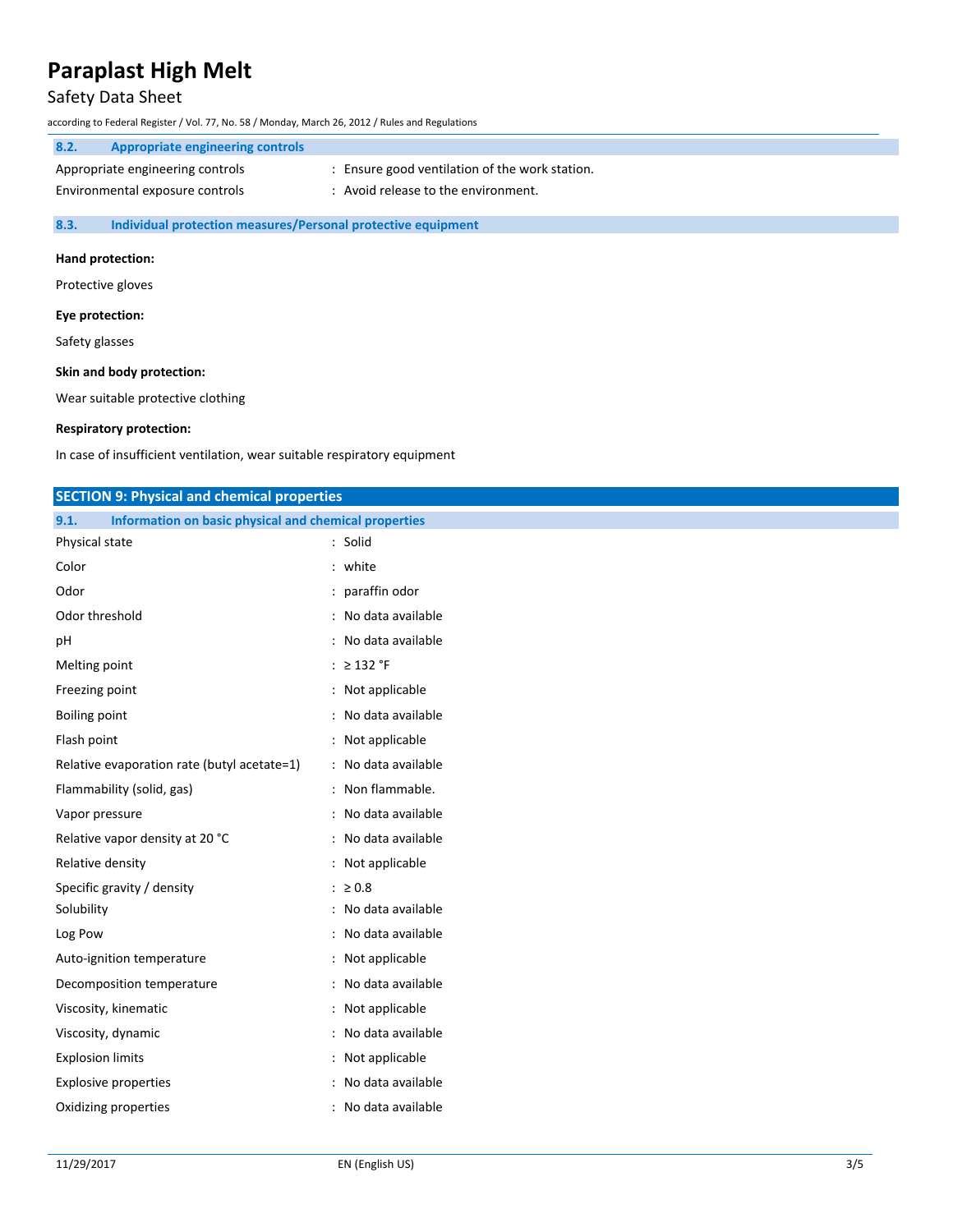### Safety Data Sheet

according to Federal Register / Vol. 77, No. 58 / Monday, March 26, 2012 / Rules and Regulations

| 9.2.                                                                    | <b>Other information</b>                                                           |  |
|-------------------------------------------------------------------------|------------------------------------------------------------------------------------|--|
| No additional information available                                     |                                                                                    |  |
|                                                                         |                                                                                    |  |
|                                                                         | <b>SECTION 10: Stability and reactivity</b>                                        |  |
| 10.1.                                                                   | <b>Reactivity</b>                                                                  |  |
|                                                                         | The product is non-reactive under normal conditions of use, storage and transport. |  |
| 10.2.                                                                   | <b>Chemical stability</b>                                                          |  |
| Stable under normal conditions.                                         |                                                                                    |  |
| 10.3.                                                                   | <b>Possibility of hazardous reactions</b>                                          |  |
| No dangerous reactions known under normal conditions of use.            |                                                                                    |  |
| 10.4.                                                                   | <b>Conditions to avoid</b>                                                         |  |
| None under recommended storage and handling conditions (see section 7). |                                                                                    |  |
| 10.5.                                                                   | <b>Incompatible materials</b>                                                      |  |
| No additional information available                                     |                                                                                    |  |
| 10.6.                                                                   | <b>Hazardous decomposition products</b>                                            |  |
|                                                                         |                                                                                    |  |

Under normal conditions of storage and use, hazardous decomposition products should not be produced.

### **SECTION 11: Toxicological information**

### **11.1. Information on toxicological effects**

| Acute toxicity                                                               | : Not classified |
|------------------------------------------------------------------------------|------------------|
| Skin corrosion/irritation                                                    | : Not classified |
| Serious eye damage/irritation                                                | : Not classified |
| Respiratory or skin sensitization                                            | : Not classified |
| Germ cell mutagenicity                                                       | : Not classified |
| Carcinogenicity                                                              | : Not classified |
| Reproductive toxicity                                                        | : Not classified |
| Specific target organ toxicity – single exposure $\therefore$ Not classified |                  |
| Specific target organ toxicity - repeated<br>exposure                        | : Not classified |
| Aspiration hazard                                                            | : Not classified |

| <b>SECTION 12: Ecological information</b> |                                      |                                                                                                                           |  |
|-------------------------------------------|--------------------------------------|---------------------------------------------------------------------------------------------------------------------------|--|
| 12.1.                                     | <b>Toxicity</b>                      |                                                                                                                           |  |
|                                           | Ecology - general                    | : The product is not considered harmful to aquatic organisms or to cause long-term adverse<br>effects in the environment. |  |
| 12.2.                                     | <b>Persistence and degradability</b> |                                                                                                                           |  |
|                                           | No additional information available  |                                                                                                                           |  |
| 12.3.                                     | <b>Bioaccumulative potential</b>     |                                                                                                                           |  |
|                                           | No additional information available  |                                                                                                                           |  |
| 12.4.                                     | <b>Mobility in soil</b>              |                                                                                                                           |  |

No additional information available